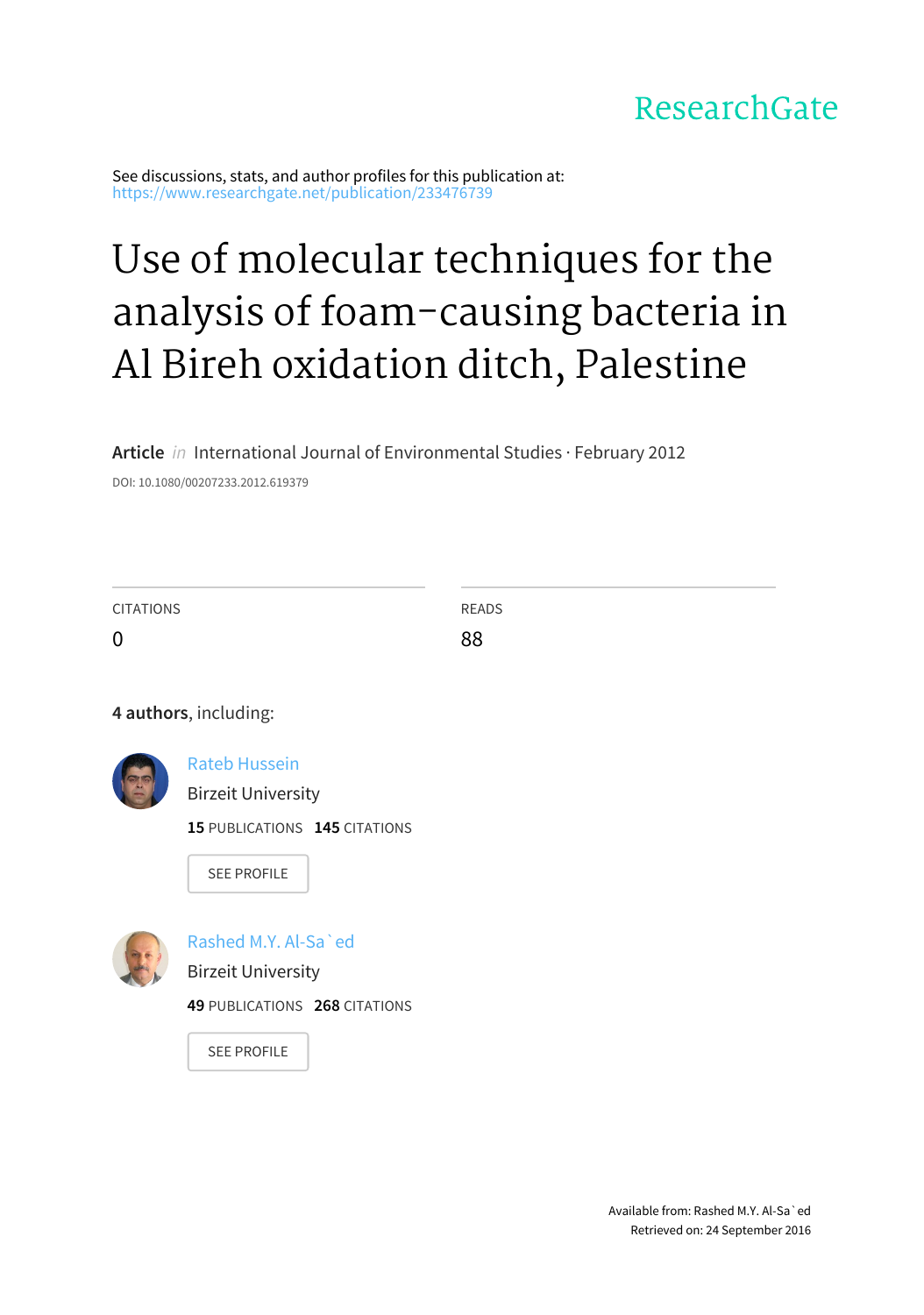# Use of molecular techniques for the analysis of foam-causing bacteria in Al Bireh oxidation ditch, Palestine

R.M. HUSSEIN†, K.M. SWAILEH†\*, R. AL-SA'ED‡ AND K. ROEST $\S$ 

†Department of Biology & Biochemistry, Birzeit University, PO Box 14, Birzeit, Palestine; ‡Institute of Environmental and Water Studies, Birzeit University, PO Box 14, Birzeit, Palestine; *Department* of Chemical Engineering and Environmental Technology, University of Valladolid, Valladolid, Spain; xKWR Watercycle Research Institute, PO Box 1072, 3430 BB Nieuwegein, The Netherlands

(Received 30 August 2011)

Activated sludge foaming, a worldwide problem, usually consists of filamentous bacteria occurring predominantly in the mixed liquor. Because of a lack of pure cultures of most filamentous bacteria and the limited amount of characterisation data, molecular approaches were used to investigate dominant filamentous bacterial strains associated with foaming in Al Bireh Wastewater Treatment Plant in Palestine. Applying denaturing gradient gel electrophoresis (DGGE), 16S rRNA cloning and sequencing showed the dominance of several filamentous bacteria including Microthrix parvicella, Nocardia sp., Hyphomicrobium facilis, Chloroflexi, Candidates TM7 and Nocardioides oleivorans.

Keywords: Activated sludge; Filamentous bacteria; DGGE; 16S rRNA

# 1. Introduction

Wastewater treatment is important for healthy human and environmental life. Especially in countries suffering from water scarcity, treated water reuse can be considered as an alternative source of water for many purposes. Sustainable water reuse depends on the water treatment process. It is well known that foaming and filamentous bulking can affect some wastewater treatment plants continuously or seasonally [1]. Filamentous foaming and bulking is caused by the overgrowth of filamentous bacteria, mainly in activated sludge systems [2]. These bacteria are normal components of activated sludge biomass; but they may compete successfully with the floc-forming bacteria under specific conditions [2]. Biological foaming in activated sludge wastewater treatment systems can be described as the formation of a scum layer on the surfaces of aeration basins and secondary clarifiers due to the presence of large quantities of hydrophobic filamentous [3] and possibly nonfilamentous microorganisms [4]. It appears that worldwide 20–60% of wastewater treatment plants experience biological foaming from time to time, resulting in sludge wash-out and malfunction of the wastewater treatment process [1].

<sup>\*</sup>Corresponding author. Email: kswaileh@birzeit.edu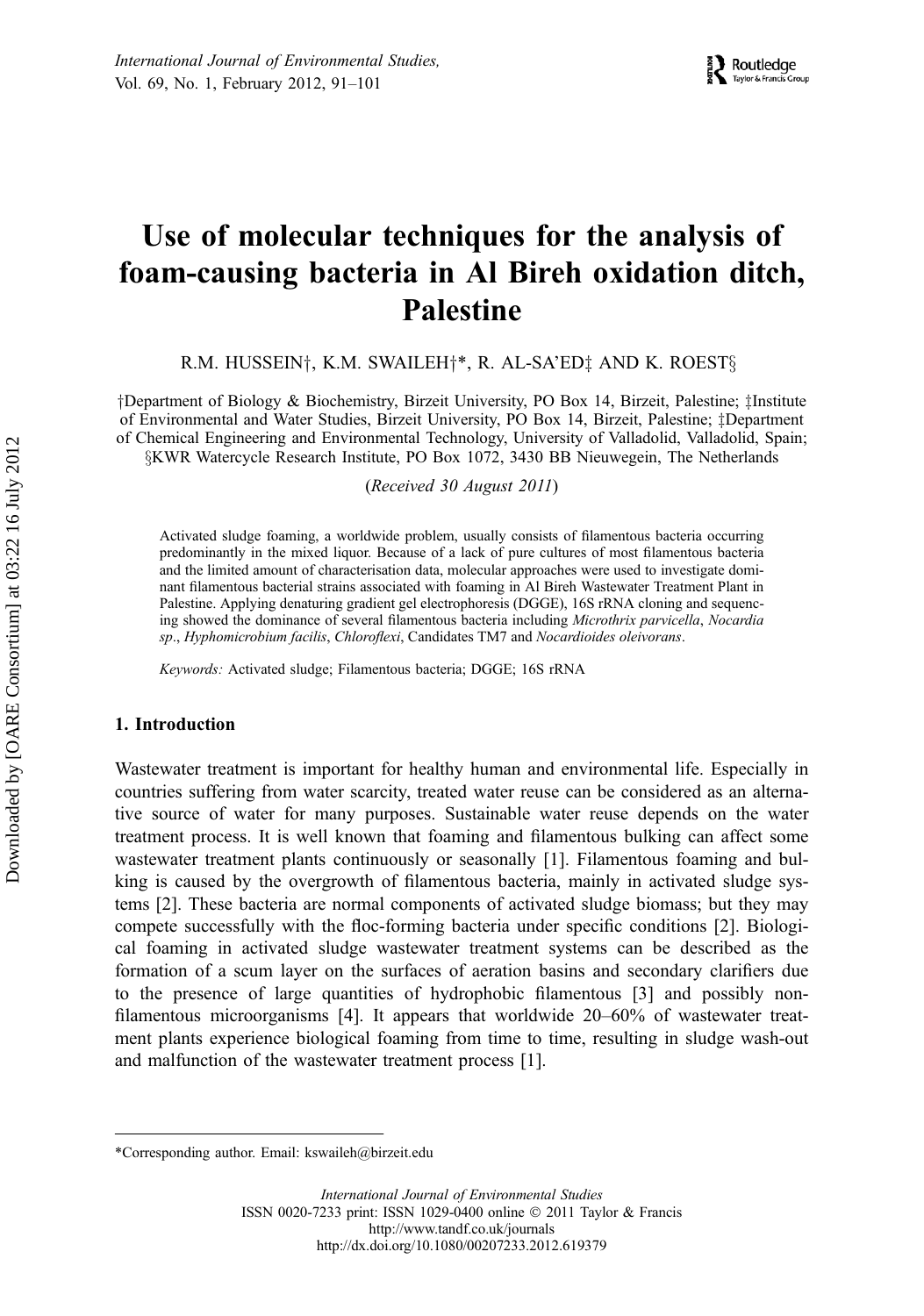Filamentous micro-organisms can be good indicators of conditions prevailing in an activated sludge system on a microbiological level. The indications given by the abundance of filamentous bacteria could be low dissolved oxygen (DO), low food-to-micro-organism ratio (F/M), presence of septic waste, nutrient deficiency, low pH in the system, or high grease and oil load [5,6].

## 1.1. Common foaming and bulking filamentous bacteria

Foaming and bulking are worldwide phenomena in activated sludge treatment plants [6,7]. They result from the excessive growth of filamentous organisms, like the often reported Microthrix parvicella. Foaming problems in activated sludge wastewater treatment systems have been widely reported.

In the United Arab Emirates, Faheem and Khan [8] reported that the dominant filamentous bacteria identified from mixed liquor and foam samples from Dubai included a long branched form of Gram variable nocardioform actinomycetes species, Thiothrix, Eikelboom Type 021N, Sphaerotilus natans, Beggiatoa and Nostocoida limicola type I. Occasionally, attached growth forms of Eikelboom type 0041/0675 like filaments were observed in mixed liquor and foam samples especially during warm weather. In Japan, Nocardia spp., M. parvicella, Nostocoida limicola, type 1851, type 0041, type 1701, type 0675, type 021N, and type 0914 dominated in the foam of a membrane bioreactor [9]. In Bangkok, Thailand, Types 021N, 1701, 0092, 0041 and 0675 were found to be the dominant filamentous microbes in activated sludge treatment [10]. In China, the most frequent filamentous bacterial type observed in foaming activated sludge systems was M. parvicella [1].

In South Africa, Blackbeard *et al.* [11] reported that *Microthrix parvicella* and types 1851, 0041, 0675 and 0914 were the dominant filamentous microorganisms in activated sludge systems. In Denmark, Germany, Greece and the Czech Republic, M. parvicella, Type 0092 and Type 0041 have been commonly detected [12–15]. In France, Italy and the UK Microthrix sp., Type 0041, nocardioform actinomycetes, and M. parvicella were the dominant filamentous species [7,16–18].

In North America, M. parvicella, Types 0041, 1701, 0092, 021N and 0675 were dominant in most activated sludge systems [19]. In South America, M. parvicella, S. natans, Types 1701, 0041 and 0675 were dominant [20]. In Australia, according to Seviour et al. [21], M. parvicella, Haliscomenobacter hydrossis and Types 0041, 0675 and 0092 were the most common filamentous species.

#### 1.2. Foaming and bulking control strategies

Suggested solutions to control filamentous foaming and bulking in activated wastewater treatment systems include both non-specific and specific strategies [6]. Non-specific strategies provide temporary solutions that are potentially detrimental for all the biomass in the treatment system. These include chlorination, ozonation, and the addition of hydrogen peroxide, metal salts and synthetic polymers [7,22–25]. Specific strategies focus on understanding and adjusting the relationships between the dominant filamentous bacteria and the operational parameters of the treatment plant [7,22,24]. These parameters include: dissolved oxygen concentration, F/M ratio, grease and oil amounts, pH and nutrients.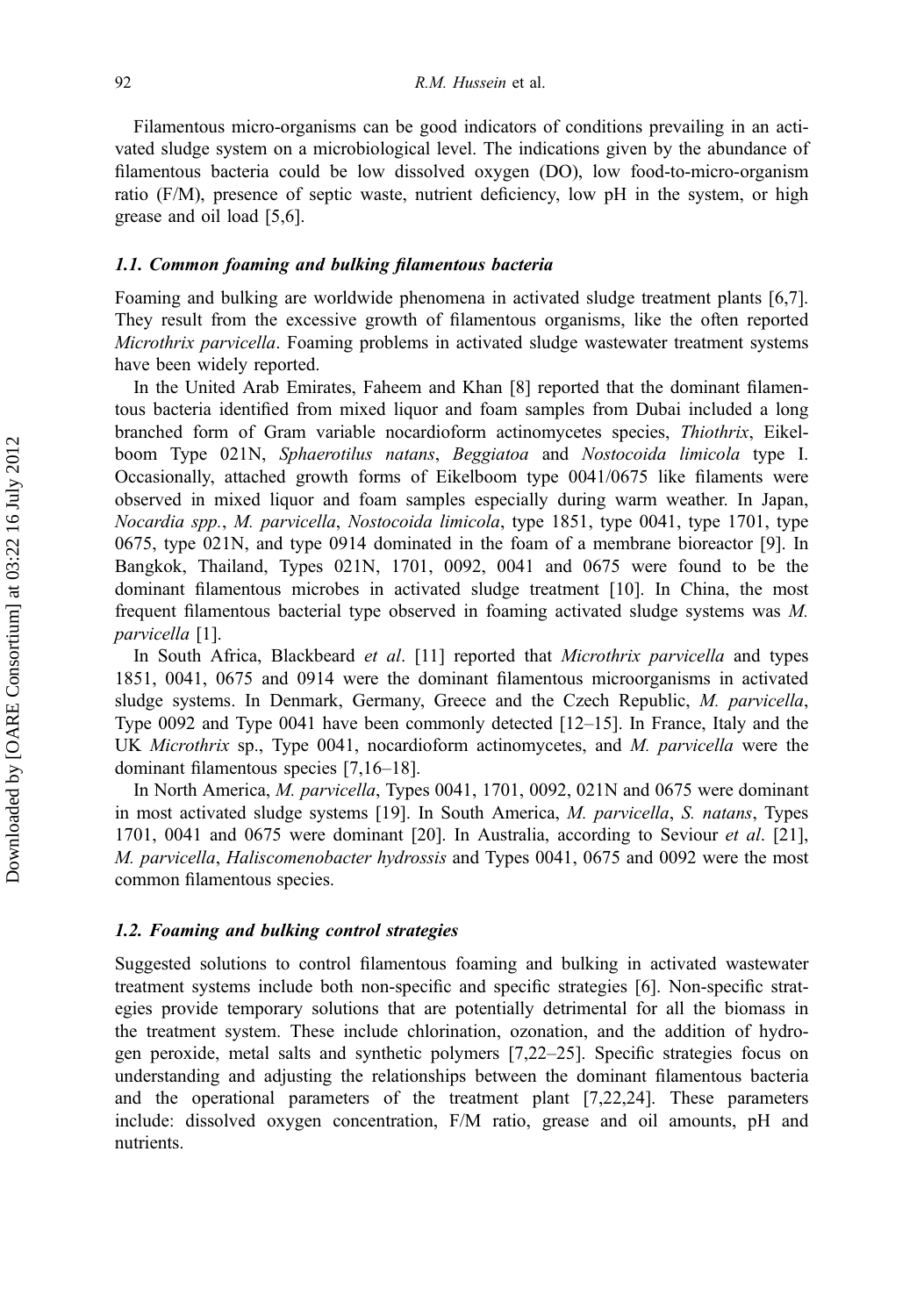# 1.3. Laboratory identification of filamentous bacteria

Micro-organisms in foaming wastewater treatment plants include filamentous species that have been traditionally identified by their morphology and simple staining reactions [26]. Micro-organism morphology is a poor descriptive attribute that can vary widely depending upon nutritional conditions [27]. The majority of filamentous bacteria in sludge, however, are still unidentified beyond these simple characteristics [28].

The development of culture-independent molecular techniques, like fluorescence in situ hybridisation (FISH), analysis of 16S rRNA genes by polymerase chain reaction (PCR) and denaturing gradient gel electrophoresis (DGGE) has improved the analysis of microbial communities in wastewater treatment systems and environmental samples [29] including filamentous bacteria. In bioreactors, where stability and performance depend on complex microbial interactions, the development of these molecular techniques provides the opportunity to establish the connection between the microbial structure and the functional characteristics of the system [30].

The 16S rRNA genes, which are found in all bacteria, have slow mutation rates. Highly polymorphic regions of the 16S rRNA provide a unique signature to any bacterium and useful information about the relationship between them [31]. On the other hand, since 16S rRNA have certain conserved regions found in all known bacteria, PCR primers may be then designed to recognise these conserved bacterial 16S rRNA gene sequences and used to amplify intervening, variable, or diagnostic regions [32,33]. This procedure avoids the need to grow the bacterium and requires no pre-existing phylogenetic information [34].

#### 1.4. Foaming in Al-Bireh wastewater treatment plant (BWWTP)

In Palestine, Al-Bireh wastewater treatment plant (BWWTP) handles municipal wastewater to meet increasingly stringent environmental requirements and to reuse both reclaimed effluent and stabilised biosolids in the future. BWWTP, an oxidation ditch system, has a modified single activated sludge system for simultaneous nitrification and denitrification with aerobic sludge stabilisation. The liquid line consists of a preliminary treatment stage (coarse screening, two aerated grit chambers), one biological unit and two secondary settling tanks. During this study, treatment capacity of BWWTP was calculated at 35,000 population equivalent (PE), exceeding the actual design capacity (25,000 PE). More technical data on process description of BWWTP and other operational parameters can be found in Al-Sa'ed and Hithnawi [35].

BWWTP manifests the biological foaming phenomenon associated with excessive growth of unknown filamentous bacteria, which lead to treatment process instability and effluent quality deterioration [36]. There is a lack of studies that identify microorganisms responsible for this phenomenon. Identifying the filamentous microorganisms behind this biological phenomenon can help the operational staff at BWWTP to control and optimise the treatment process, so that a stable effluent quality is achieved. This study aimed at applying modern molecular techniques (DGGE, 16S rRNA-gene cloning and sequencing) to identify foam-causing filamentous micro-organisms in biosolid samples from BWWTP. In addition, morphological analyses using the microscope were applied.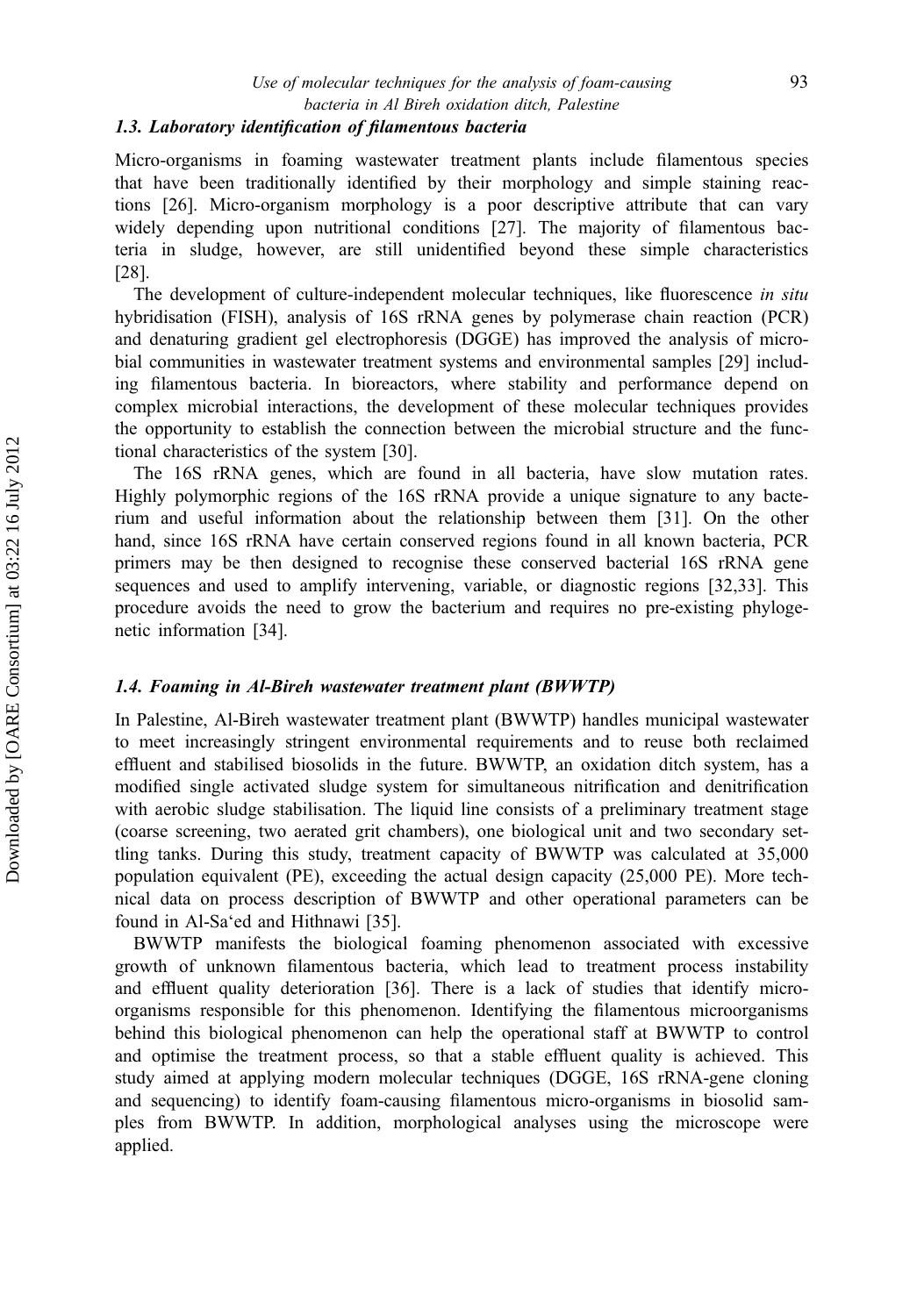## 2. Materials and methods

#### 2.1. Sampling

Activated sludge foam samples were collected from the secondary clarifier of BWWTP. In addition, samples for oil and grease content analysis were collected from the aeration tank and secondary clarifier.

#### 2.2. DNA extraction, 16S rRNA gene amplification and DGGE

Genomic DNA was extracted according to the method of Oude Elferink *et al.* [37], which is based on mechanical disruption by bead beating and phenol/chloroform/iso-amyl-alcohol extraction. The 16S rRNA gene (approximately 1500 bp) was amplified from genomic DNA by PCR as described by Roest *et al.* [38] using primers 0007-f and 1492-r (table 1). The following thermocycling program was applied: pre-denaturation at  $95^{\circ}$ C for 5 min followed by 35 cycles of 95 $\degree$ C for 30 sec, annealing at 48 $\degree$ C for 20 sec, elongation at 72 $\degree$ C for 40 sec and post-elongation for 7 min. Primers 968-f-GC and 1401-r (table 1) were used for partial (V6–V8 region) 16S rRNA-gene amplification for bacterial DGGE analysis [38].

PCR products were separated in a 1% agarose gel, stained with SYBR Green and visualised with a gel documentation system (Kodak gel logic 100E). Amplicons of expected size (approximately 500 bp) and reasonable yield were used for DGGE analysis as described by Roest et al. [38].

#### 2.3. Clone library construction

The amplified 16S rRNA gene products were purified with a QIAquick PCR purification kit (Qiagen GmbH, Hilden, Germany), and cloned in One Shot  $^{\circledR}$  OmniMax 2–T1 $^{\circledR}$  chemically competent *Escherichia coli* (Invitrogen, Barcelona, Spain) by using the pCRII<sup>®</sup> – TOPO<sup>®</sup> plasmid (Invitrogen, Barcelona, Spain). Thereafter, 50  $\mu$ l and 100  $\mu$ l of the cloning mixtures were spread on LB agar plates with ampicillin and blue/white selection. Plasmids of about 37 different clones were isolated using a QIAprep spin kit (Qiagen GmbH, Hilden, Germany).

#### 2.4. Sequencing and BLAST search

The 16S rRNA genes were partially sequenced in Hy Laboratories Ltd – Israel, using pCRII®-TOPO targeted Sp6 primer. Similarity searches of 16S rRNA gene sequences derived from clones against sequences deposited in publicly accessible databases were performed using the NCBI Blast search tool at http://www.ncbi.nlm.nih.gov [41].

| Primer   | Sequence $(5' \rightarrow 3')$                                                     | Reference |
|----------|------------------------------------------------------------------------------------|-----------|
| 0007F    | AGA GTT TGA TYM TGG CTC AG                                                         | [39]      |
| 1492R    | CGG CTA CCT TGT TAC GAC                                                            | [39]      |
| 0968F-GC | CGC CCG GGG CGC GCC CCG<br>GGC GGG GCG GGG GCA CGG GGG<br>G AAC GCG AAG AAC CTT AC | [40]      |
| 1401R    | CGG TGT GTA CAA GAC CC                                                             | [40]      |

Table 1. Primers used in this study

 $M = A$ , C; Y = C, T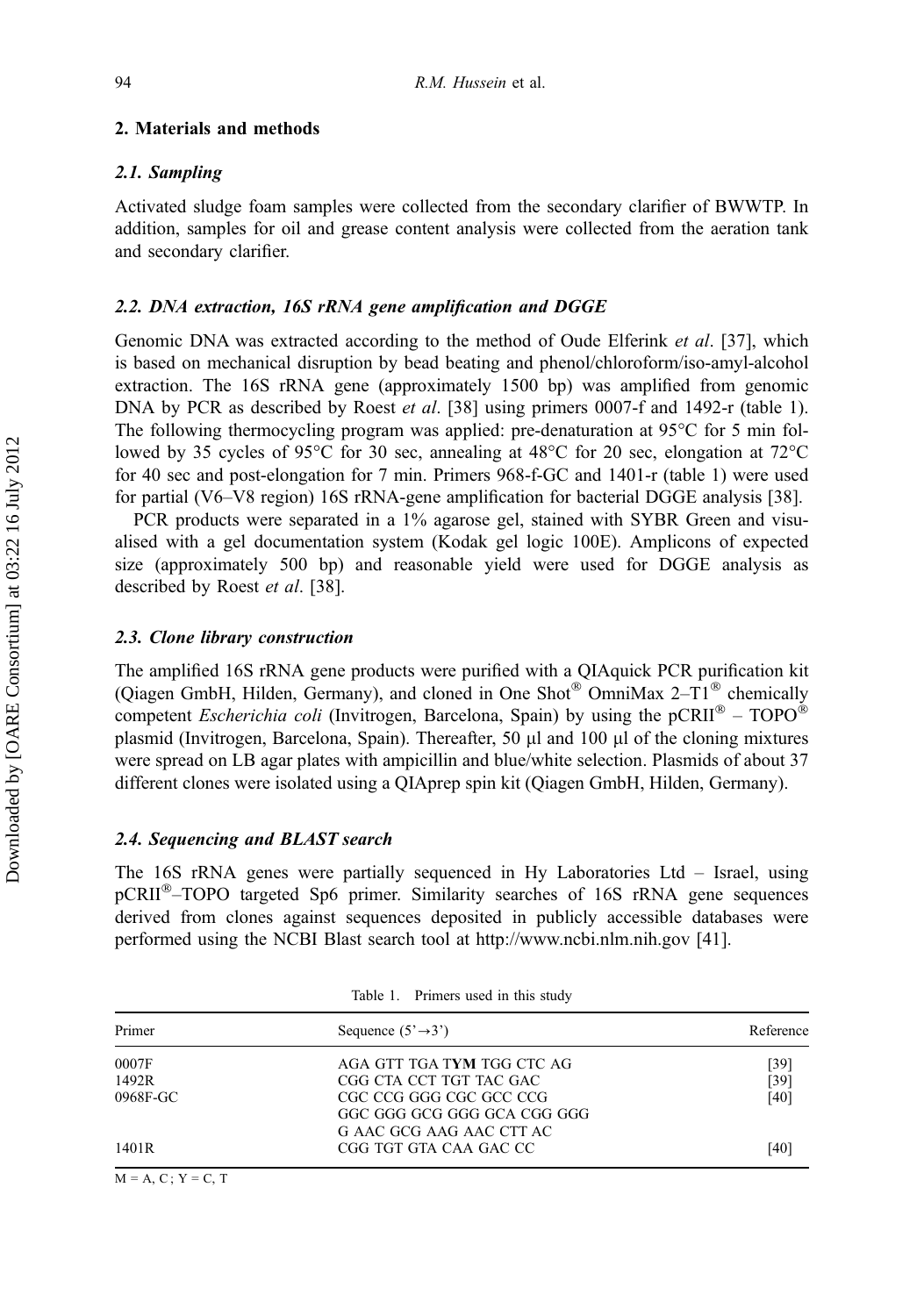# 2.5. Hexane extractable material (HEM; oil and grease)

The oil and grease content of wastewater from BWWTP was determined in aeration and secondary settling tank according to EPA 1664 Standard Method. A 1L sample was acidified with hydrochloric acid to  $pH \leq 2$  and extracted with n-Hexane in a separation funnel. The extract was dried over sodium sulphate. The solvent was distilled and the HEM was dried and weighed.

#### 2.6. Gram staining

Different foam samples were gram stained during summer and winter periods to monitor microscopically the dominant filamentous bacteria in the secondary clarifier.

# 3. Results

The filamentous micro-organism most frequently observed by gram staining during cold seasons and with high abundance in the secondary clarifier foam sample was Microthrix parvicella (figure 1). Other filaments like *Nocardia Spp*. were abundant during the hot seasons (figure 2).

The oil and grease content of wastewater was 100 mg/L and 30 mg/L in the aeration tank and secondary sedimentation tank, respectively.

The dominant clones of the bacterial domain were determined by comparing the clones to the total DGGE profile of the foam sample. A total of 20 dominant clones were chosen for 16S rRNA sequencing using the forward SP6 primer and ABI prism sequencer. The sequences obtained were trimmed, aligned and compared to available databases by the use of the Basic Local Alignment Search Tool (BLAST) [42] and Ribosomal Database Project-II (RDP). Clones with the greatest similarity to the clone sequences (from the BLAST search) which represent filamentous bacteria were selected (table 2, figure 3).



Figure 1. Gram stain of scum filamentous bacteria in BWWTP (winter), showing the dominance of M. parvicella.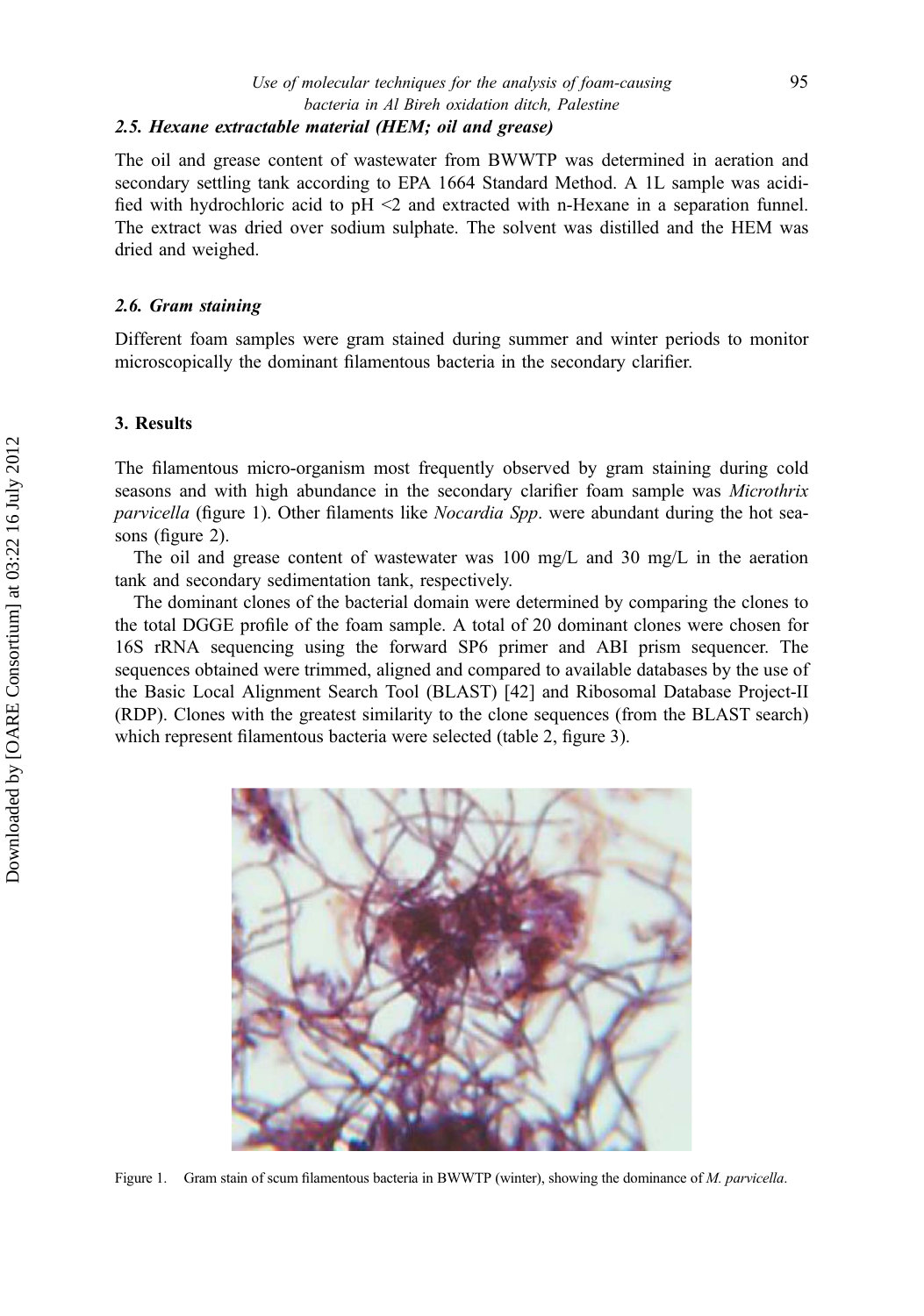

Figure 2. Gram stain of scum filamentous bacteria in BWWTP (summer), showing the dominance of Nocardia spp.

## 4. Discussion

Filamentous micro-organisms can be good indicators of conditions prevailing in an activated sludge system on a microbiological level. The indications given by the filamentous bacteria could be of low dissolved oxygen (DO) (e.g. Sphaerotilus natans), low food-tomicroorganism (F/M) ratio (e.g. Microthrix parvicella, Type 0092), presence of septic waste (e.g. Thiothrix spp.), nutrient deficiency (e.g. Haliscomenobacter hydrossis), low pH in the system (e.g. fungi) [5], and high grease and oil content (e.g. Microthrix parvicella and Nocardioides oleivorans) [5,6].

From the sequences of the clones, a wide variety of organisms in the foam sample was identified without prior cultivation. Although only a small number of clones were

| Clone    | Microorganism                                                            | % Similarity | Accession  |
|----------|--------------------------------------------------------------------------|--------------|------------|
| PL 2-3B  | Hyphomicrobium facilis                                                   | 97           | Y14312     |
| PL 3-3B  | Nocardioides oleivorans                                                  | 99           | AJ698724.1 |
| PL 4-3B  | Uncultured bacterium<br>FukuS110                                         | 96           | AJ289986   |
| PL14-3B  | Uncultured candidate<br>division TM7 bacterium<br>clone<br><b>SM1G12</b> | 97           | AF445701   |
| PL 17-3B | Microthrix parvicella                                                    | 94           | X89560     |
| PL 20-3B | Activated sludge foam<br>clone 47                                        | 97           | AF513095.1 |
| PL 24-3B | Bacteria: phylum<br>Chloroflexi:- Clone<br>SHA-147.                      | 95           | AJ306749   |
| P1 26-3B | Nocardioides sp. str. ND6                                                | 95           | AJ511294.1 |

Table 2. Blast result of dominant filamentous bacteria in the secondary clarifier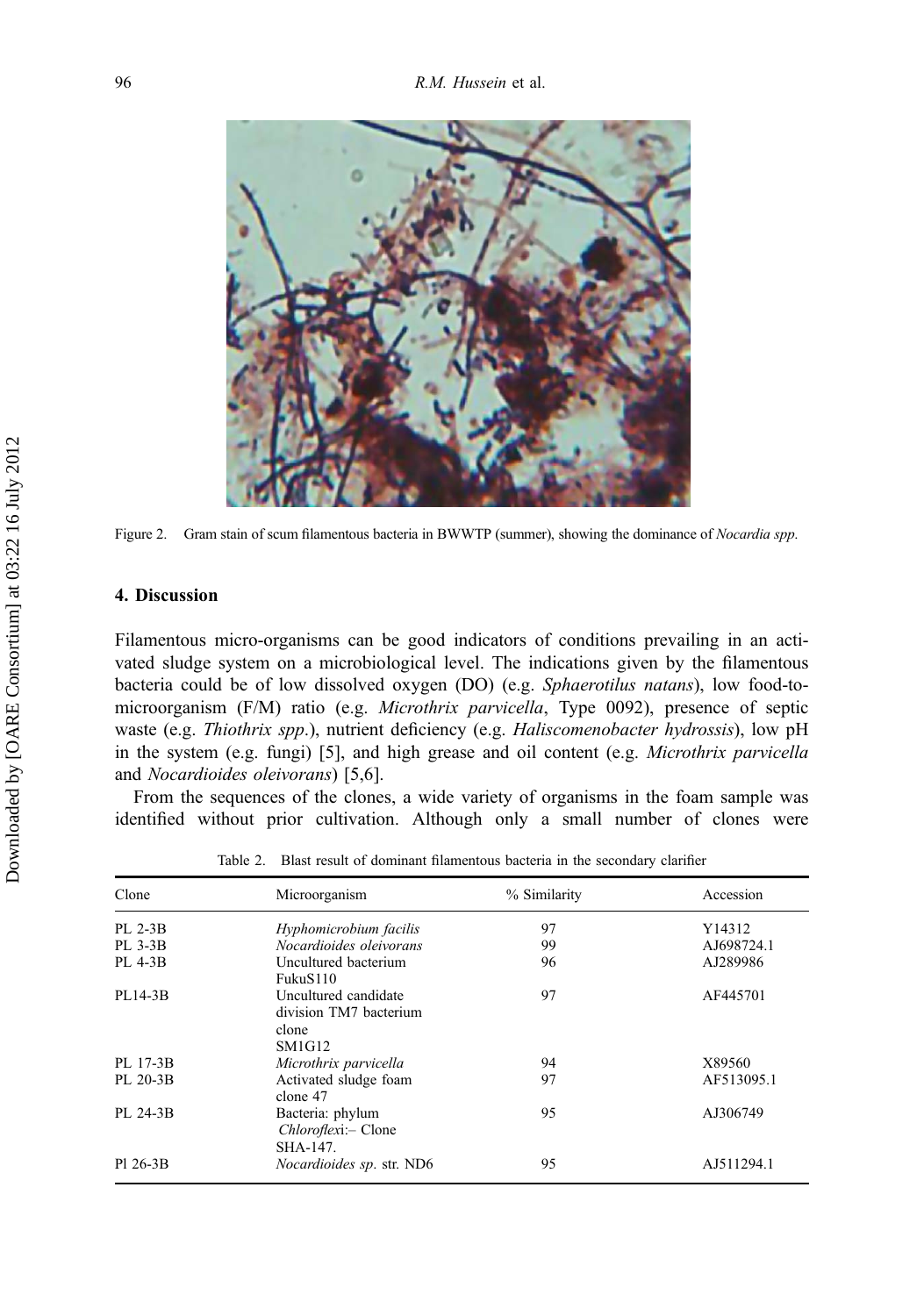

Figure 3. Identification of bands in the bacterial DGGE pattern of activated sludge foam. Percentage values indicate sequence similarity with closest relative present in the sequence database.

sequenced, the results indicated that most of the clones isolated belong to filamentous organisms associated with activated sludge foaming.

As shown in table 2 and figures 1 and 2, the dominant filamentous bacteria found in the secondary clarifier are *Hyphomicrobium facilis* clone (PL 2-3B), *Nocardioides oleivorans* clone (PL 3-3B), TM7 bacterium clone (PL14-3B), Microthrix parvicella clone (PL 17-3B) and Chloroflexi clone (PL 24-3B).

Nocardia spp. was dominant in summer sampling as shown by gram staining but it was not indicated by 16S rRNA analysis. This may be due to the DNA extraction protocol which might not be efficient enough to break up all gram-positive cells [27]; or perhaps clone scoring difficulties meant that not all dominant clones were covered and sequenced.

Clone (PL 17- 3B) has 94% similarity to *M. parvicella* which is a common cause of foaming in wastewater treatment plants where low food-to-micro-organism ratio (F/M ratio) is recorded [43]. Andreasen and Nielsen [44] found M. parvicella to thrive on the long chain fatty acids oleic and palmitic acid and on trioleic acid with oleic acid being used in aerobic, anoxic and anaerobic conditions. For M. parvicella fatty acids are toxic at high concentrations. Thus, in order to use high amounts of fatty acids, M. parvicella must already have constituted a high biomass concentration. The ground of some  $M$ . parvicella problems might therefore well be prepared by other scum bacteria and then stabilised by M. parvicella [45].

M. parvicella seems to be restricted to strongly substrate-limited conditions below F/M ratio of 0.15 kg BOD/(kg TSS.d). These conditions cause the increase of M. parvicella biomass and thus reactors develop thick stable scum layers [46].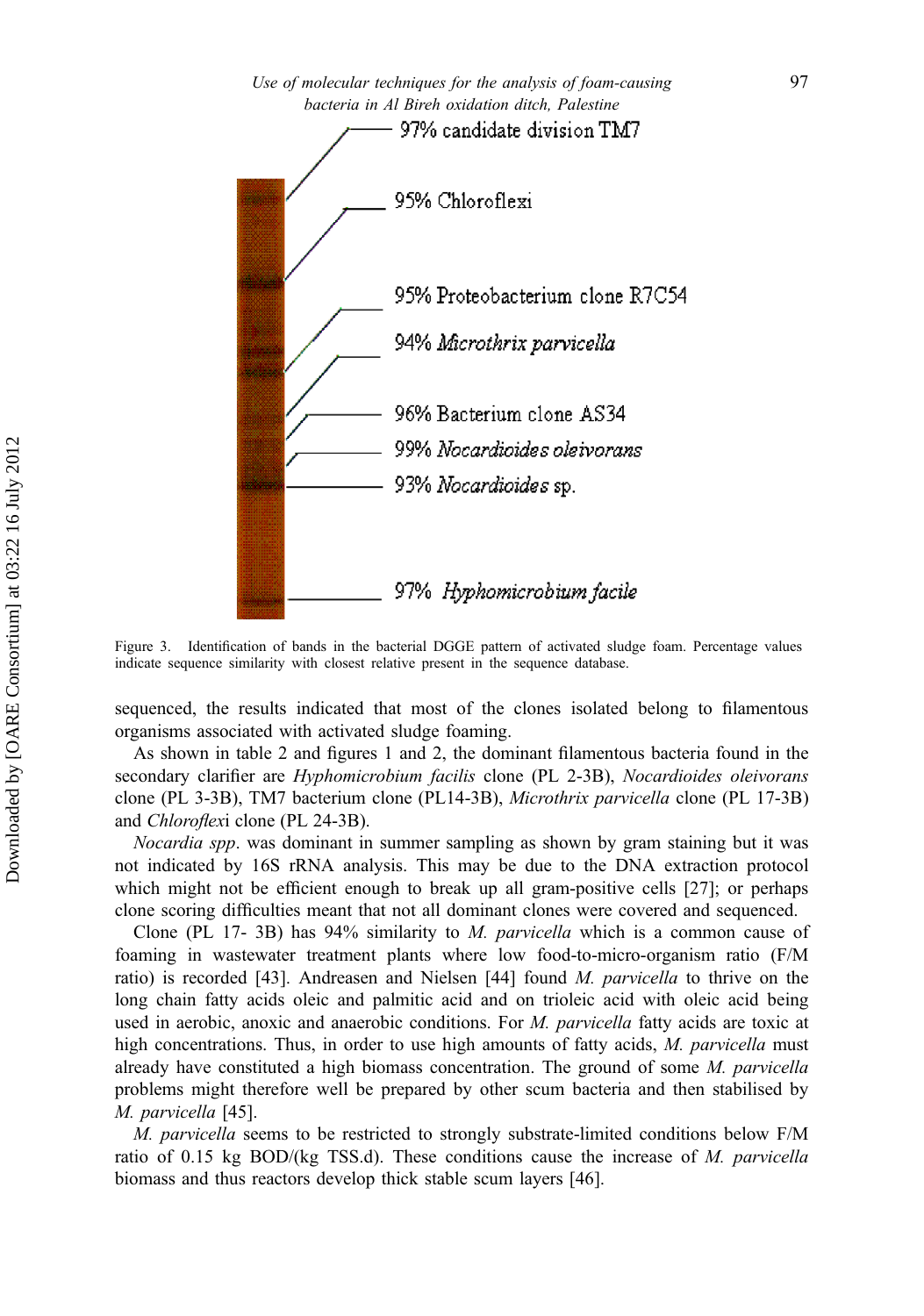The conditions discussed are similar to those of BWWTP where the F/M ratio is below 0.1 kg BOD/(kg TSS.d) and the influent and effluent contains high grease and oil content,  $100 \text{mg/L}$  and 30 mg/L, respectively. As *M. parvicella* favours temperature below 15<sup>o</sup>C, it was more concentrated in cold seasons than in hot seasons, as also shown in figures 1 and 2.

Clone (PL 2- 3B) has 97% similarity to Hyphomicrobium facilis which is a gram-negative bacterium of particular interest routinely monitored in wastewater treatment systems. Hypertrophic growth (i.e. hyphal elongation) of *Hyphomicrobium* can lead to poor sludge settling and compaction. It is one of the dominant filamentous bacteria found in the scum layer formed in the secondary settling tank. The low F/M ratio in BWWTP as discussed earlier is a good condition for *Hyphomicrobium facilis* to thrive, since the most important factor that supports the presence of this filamentous bacterium is a low F/M ratio.

Clones (PL14- 3B) and (PL 24- 3B) have 95% and 97% similarity to Chloroflexi and candidate phylum TM7 respectively. Both have also been shown by molecular methods to have filamentous representatives in sludge and to cause serious operational disorders of bulking and foaming in activated sludge wastewater treatment plants [47–49].

Beer *et al.* [21] showed that the 16S rRNA sequence of Eikelboom Type 1851 from a bulking activated sludge plant is very close to 'Roseiflexus castenholzii', a member of the phylum 'Chloroflexi', class 'Chloroflexi', previously called the green non-sulphur bacteria. Type 1851, which belongs to the Chloroflexi group, is associated with high mean cells residence time MCRTs (>10 days) and low F/M ratios (<0.2 Kg BOD<sub>5</sub> / kilogram of mixedliquor VSS) a conditions similar to that of BWWTP.

Identification and enumeration of filaments using FISH with group-specific 16S rRNAtargeted probes revealed that 14–16% of filaments of the Type 0041 morphotype hybridised with TM7-specific probes in two wastewater treatment plants [50]. Thomsen et al [24] also found no significant physiological differences between TM7-positive and TM7-negative. Type 0041 filaments and TM7 filamentous bacteria can take up carbon substrates under aerobic and anaerobic conditions.

From the previous results, it can be noticed that the detected filamentous bacteria found in the scum samples all need comparable conditions to thrive in activated sludge systems. These filamentous bacteria mostly result from low F/M ratio, high sludge residence time (SRT) and high grease and oil content. The analysis of sludge bulking by molecular techniques allows the prompt detection of threatening problems or altered operating conditions. Simultaneous nitrification and denitrification processes are achieved at BWWTP. Denitrification and anaerobic digestion takes place in the secondary settling tank, resulting in release of nitrogen and methane gas as a product. This gas is only slightly soluble in water and small nitrogen and methane gas bubbles form in the settling sludge and cause sludge blanket flotation in the final clarifier. Denitrification and anaerobic digestion problems are more prevalent during the warmer times of the year and can be more severe if filamentous microorganisms are present, because they will trap more extensively the nitrogen and methane gas bubbles. Recently, Al-Sa'ed and Tomaleh [36] suggested possibilities for suitable corrective measures like increasing sludge wastage rate, resulting in a shorter sludge age. An improved control of sludge bulking was achieved with more efficient biological processes.

The oil and grease concentration in BWWTP is high compared to domestic wastewater from other countries. Perhaps the Palestinian community lack awareness of the need to separate oil from other wastes; or perhaps there is more oil and grease because of leakage of runoff water through the sewer system and the industrial wastewater discharged into BWWTP [35]. As an extended aeration system, BWWTP lacks primary settling tanks. This exhibits the problems of sludge bulking and scum formation since most of the lipids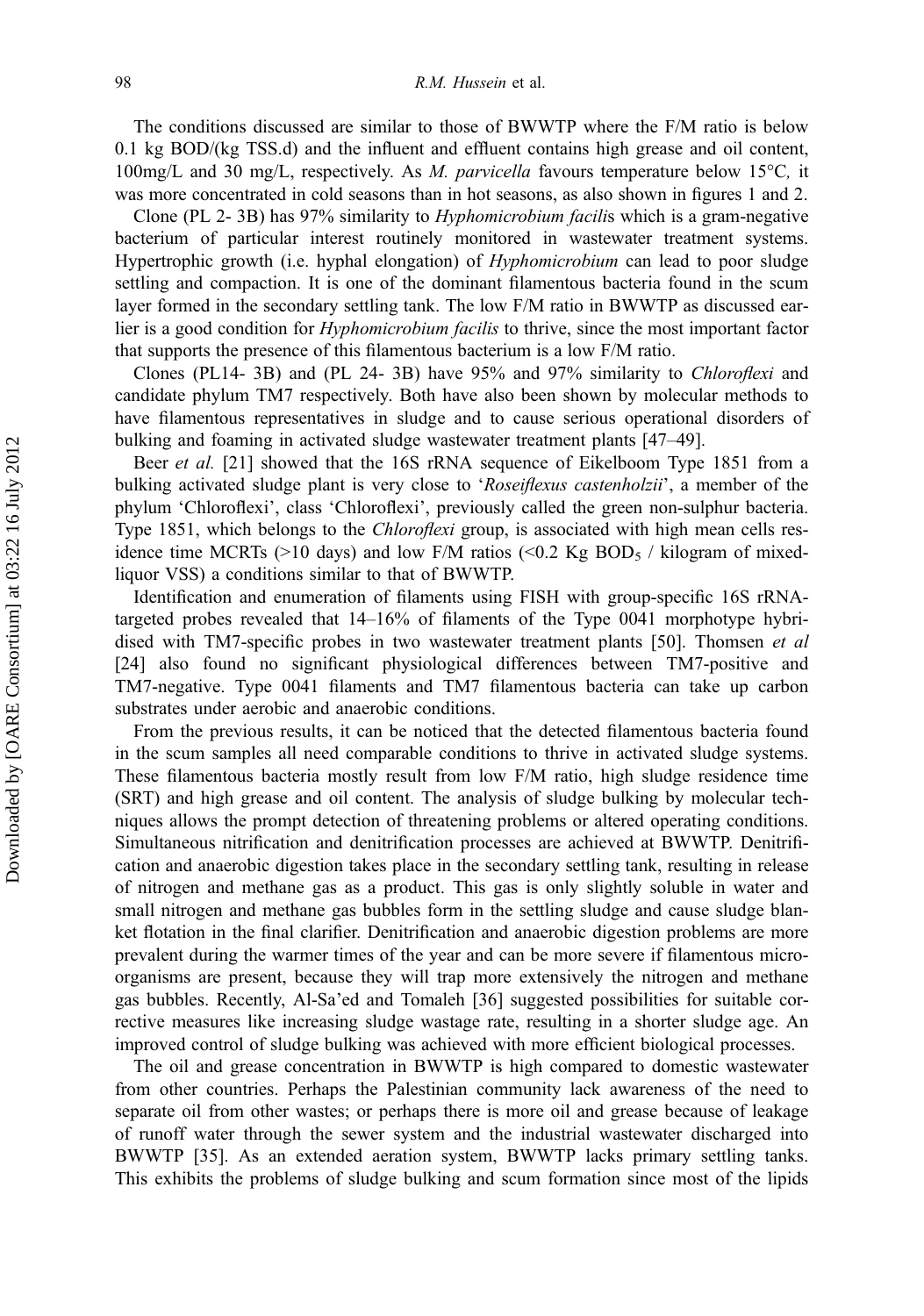#### Use of molecular techniques for the analysis of foam-causing bacteria in Al Bireh oxidation ditch, Palestine

are usually removed in this primary tank. The foam-forming microbial population is specialised in consuming lipids, substrates classified as slowly degradable. When the temperature increases, the rate of lipid hydrolysis becomes sufficiently high for this population to become abundant, accumulate on the surfaces of the aeration basins, and cause biological foaming [51]. Communities with enforced grease and oil ordinances appear to suffer less from wastewater treatment plant foaming problems. The treatment of septage, which contains substantial grease and oil, has also been associated with foaming problems [3].

The scum layer of BWWTP exhibits similar behaviour since the problem of the scum increases in summer as the temperature and the strength of the wastewater increases. The presence of the crude oil degrading bacteria Nocardioides oleivorans is supported by the relative high lipid load. This results in scum formation in the secondary settling tank.

The proliferation of filamentous bacteria can be reduced by means of biological selectors. These enhance the growth of floc-forming bacteria over that of the filamentous bacteria and, thus, help control sludge bulking [52,53]. A selector is a biological reactor or compartment in which certain operational parameters (e.g. F/M ratio, electron acceptor) can be manipulated to reduce the growth of filamentous bacteria [54]. Worldwide, there are three common types of biological selectors that have been successfully applied: aerobic, anoxic, and anaerobic [55]. Such a selector – either aerobic or anaerobic – is urgently needed at BWWTP to reduce the annual proliferation of filamentous bacteria in BWWTP, but this depends on securing the finance and having the full support of the decision-makers of the municipality.

# 5. Conclusions

Culture-independent molecular techniques, like DGGE, 16S rRNA cloning and sequencing, allow better understanding of microbial populations involved in wastewater treatment. These techniques are of great importance especially when uncultured bacteria are involved. Foam samples from BWWTP were found to contain at least eight dominant micro-organisms that are usually associated with foaming problems. The most important of these are the filamentous M. parvicella (dominant in winter) and Nocardia spp. (dominant in summer). The abundance of these filamentous micro-organisms is supported by factors including the high grease and oil content, low F/M ratio and high SRT.

Finally, solving the foaming problem in BWWTP requires the introduction of a mechanical stirrer (mechanical energy) to reduce the filamentous bacterial successfully, the installing of biological selectors, the rapid increase of F/M ratio, and the sudden decrease in the sludge age.

#### Acknowledgements

The authors would like to thank the United States Agency for International Development (USAID) – Academy for Educational Development (AED) for their financial support. Thanks are due to the personnel of BWWTP for their help and cooperation.

#### References

- [1] Pitt, P.A. and Jenkins, D., 1990, Causes and control of Nocardia in activated sludge. Journal of Water Pollution Control Federation,  $62(1)$ , 143-150.
- [2] Bitton, G., 2005, Wastewater Microbiology, 3rd edn (Hoboken, NJ: John Wiley & Sons, Inc).
- [3] Jenkins, D., Richard, M.G. and Daigger, G.T., 1993, Manual on the Causes and Control of Activated Sludge Bulking and Foaming, 2nd edn (Chelsea, MI: Lewis Publishers), 185 pp.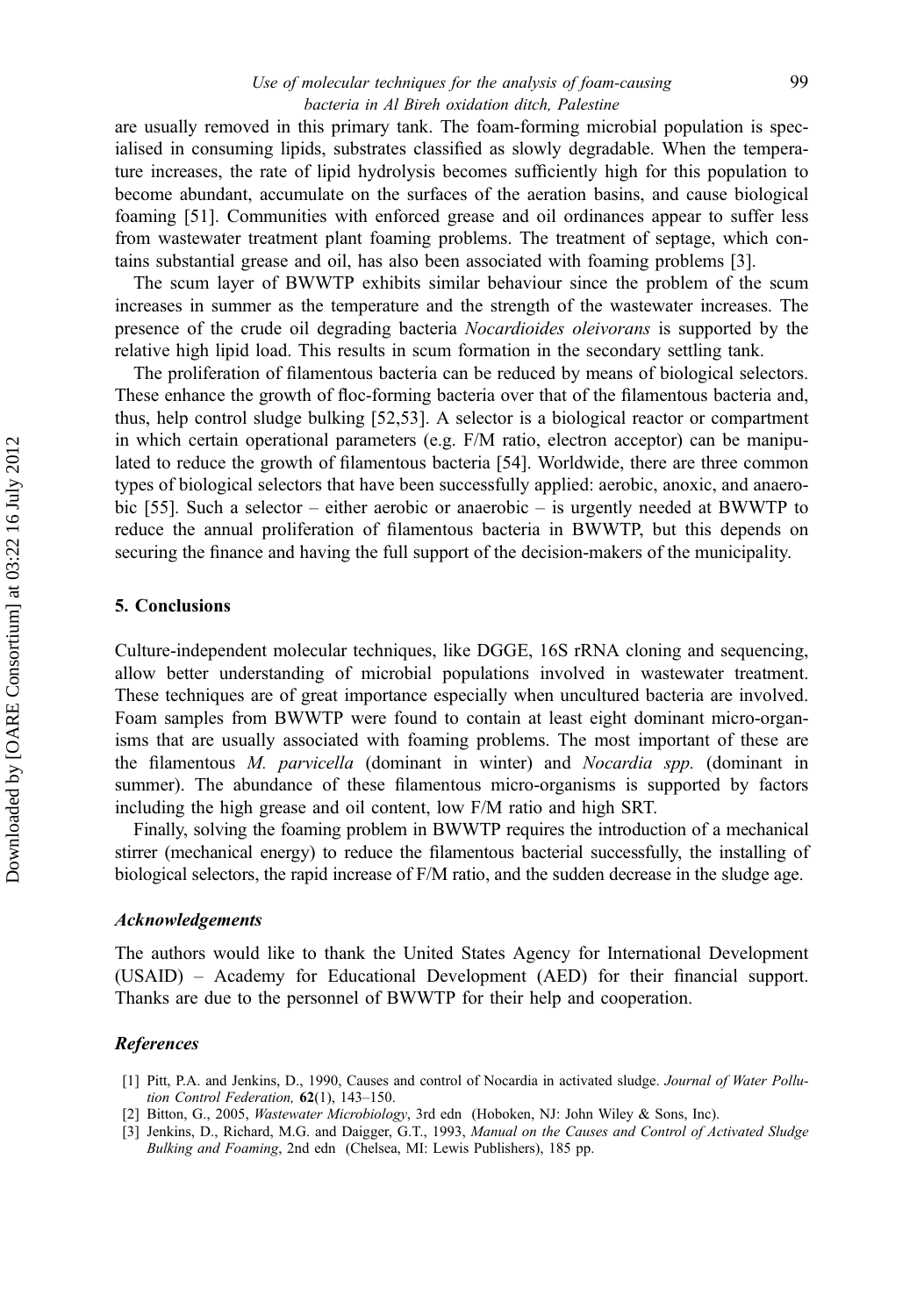- [4] Davenport, R.J. and Curtis, T.P., 2002, Are filamentous mycolata important in foaming? Water Science and Technology, 46(1–2), 529–533.
- [5] Jenkins, D., Richard, M.G. and Daigger, G.T., 1986, Manual on the Causes and Control of Activated Sludge Bulking and Foaming. Water Research Commission, South Africa.
- [6] Xie, B., Dai, X.-C., and Xu, Y.-T., 2007, Cause and pre-alarm control of bulking and foaming by Microthrix parvicella: a case study in triple oxidation ditch at a wastewater treatment plant. Journal of Hazardous Material, 143, 184–191.
- [7] Miana, P., Grando, L. and Caravello, G., 2002, Microthrix parvicella foaming at the Fusina WWTP. Water Science and Technology, 46(1), 499–502.
- [8] Faheem, S.M. and Khan, M.A., 2009, A study on filamentous bacteria in activated sludge process of sewage treatment plant in Dubai, United Arab Emirates. Water Practice and Technology (IWA), 4(2), 119–125.
- [9] Luxmy, B.S. and Yamamoto, K., 2003, Investigation of microorganisms associated with the foam of a submerged membrane bioreactor in Japan. Microbes and Environments, 18(2), 62–68.
- [10] Mino, T., 1995, Survey on filamentous micro-organisms in activated sludge process in Bangkok, Thailand. Water Science and Technology, 31(9), 193–202.
- [11] Blackbeard, J.R., Ekama, G.A. and Marais, G.V.R., 1986, A survey of bulking and foaming activated sludge plants in South Africa. Journal of the Water Pollution Control Federation, 85(1), 90-100.
- [12] Kristensen, G.H., Jorgensen, P.E. and Nielsen, P.H., 1994, Settling Characteristics of activated sludge in Danish treatment plants with biological nutrient removal. Water Science and Technology, 29(7), 157–165.
- [13] Eikelboom, D.H., Andreadakis, A. and Andreasen, K., 1998, Survey of filamentous populations in nutrient removal plants in four European countries. Water Science and Technology, 37(4–5), 281–289.
- [14] Krhutková, O., Ruzicková, I. and Wanner, J., 2002, Microbial evaluation of activated sludge and filamentous population at eight Czech nutrient removal activated sludge plants during year 2000. Water Science and Technology, 46(1–2), 471–478.
- [15] Fiałkowska, E. and Pajdak-Stós, A., 2008, The role of Lecane rotifers in activated sludge bulking control. Water Research, 42(10–11), 2483–2490.
- [16] Pujol, R. and Canler, J.P., 1994, Contact zone French practice with low F/M bulking control. Water Science and Technology, 29(7), 221–228.
- Horan, N., Lavender, P. and Cowley, E., 2004, Experience in activated sludge bulking in the UK. Water and Environment Journal, 18, 177–182.
- [18] Madoni, P., Davoli, D. and Gibin, G., 2000, Survey of filamentous microorganisms from bulking and foaming activated-sludge plants in Italy. Water Research, 34(6), 1767–1772.
- [19] Switzenbaum, M.S., Plante, T.R. and Woodworth, B.K., 1992, Filamentous bulking in Massachusetts: extent of the problem and case studies. Water Science and Technology, 23(4–5), 265–271.
- [20] Di Marzio, W.D., 2002, First results from a screening of filamentous organisms present in Buenos Aires's activated sludge plants. Water Science and Technology, 46(1–2), 119–122.
- [21] Seviour, E.M., Williams, C., Degrey, B., Soddell, J.A., Seviour, R.J. and Lindrea, K.C., 1994, Studies on filamentous bacteria from Australian activated sludge plants. Water Research, 28(11), 2335-2342.
- [22] Agridiotis, V., Forster, C.F. and Carliell-Marquet, C., 2007, Addition of Al and Fe salts during treatment of paper mill effluents to improve activated sludge settlement characteristics. Bioresource Technology, 98(15), 2926–2934.
- [23] Roels, T., Dauwe, F., Van Damme, S., De Wilde, K. and Roelandt, F., 2002, The influence of PAX-14 on activated sludge systems and in particular on Microthrix parvicella. Water Science and Technology, 46(1–2), 487–490.
- [24] Martins, A.M.P., Pagilla, K., Heijnen, J.J. and van Loosdrecht, M.C.M., 2004, Filamentous bulking sludge: a critical review. Water Research, 38, 793–817.
- [25] Juang, D.F., 2005, Effects of synthetic polymer on the filamentous bacteria in activated sludge. Bioresource Technology, 96, 31–40.
- [26] Eikelboom, D.H. and van Buijsen, H.J.J., 1983, Microscopic sludge investigation manual. Deft, the Netherlands: TNO Research Institute for Environmental Hygiene. MG–TNO A 94a.
- [27] Wagner, A.M. and Cloete, E.T., 2002, 16S rRNA sequence analysis of bacteria present in foaming activated sludge. Systematic and Applied Microbiology, 25(3), 434–439.
- [28] Lindrea, K.C., Seviour, E.M., Seviour, R.J., Blackall, L.L. and Soddell, J.A., 1999, Practical methods for the examination and characterization of activated sludge. In: R.J. Seviour and L.L. Blackall (Eds) Microbiology of Activated Sludge (Dordrecht: Kluwer), pp. 301–348.
- [29] Eschenhagena, M., Schupplerb, M. and Roses, I., 2003, Molecular characterization of the microbial community structure in two activated sludge systems for the advanced treatment of domestic effluents. Water Research, 37, 3224–3232.
- [30] Pereira, M., Roest, K., Stam, A., Mota, M., Alves, M. and Akkermans, A., 2002, Molecular monitoring of microbial diversity in expanded granular sludge bed (EGSB) reactors treating oleic acid. FEMS Microbiology Ecology, 41(2), 95–103.
- [31] Woese, C.R., 1987, Bacterial evolution. Microbiology Review, 51, 221-271.